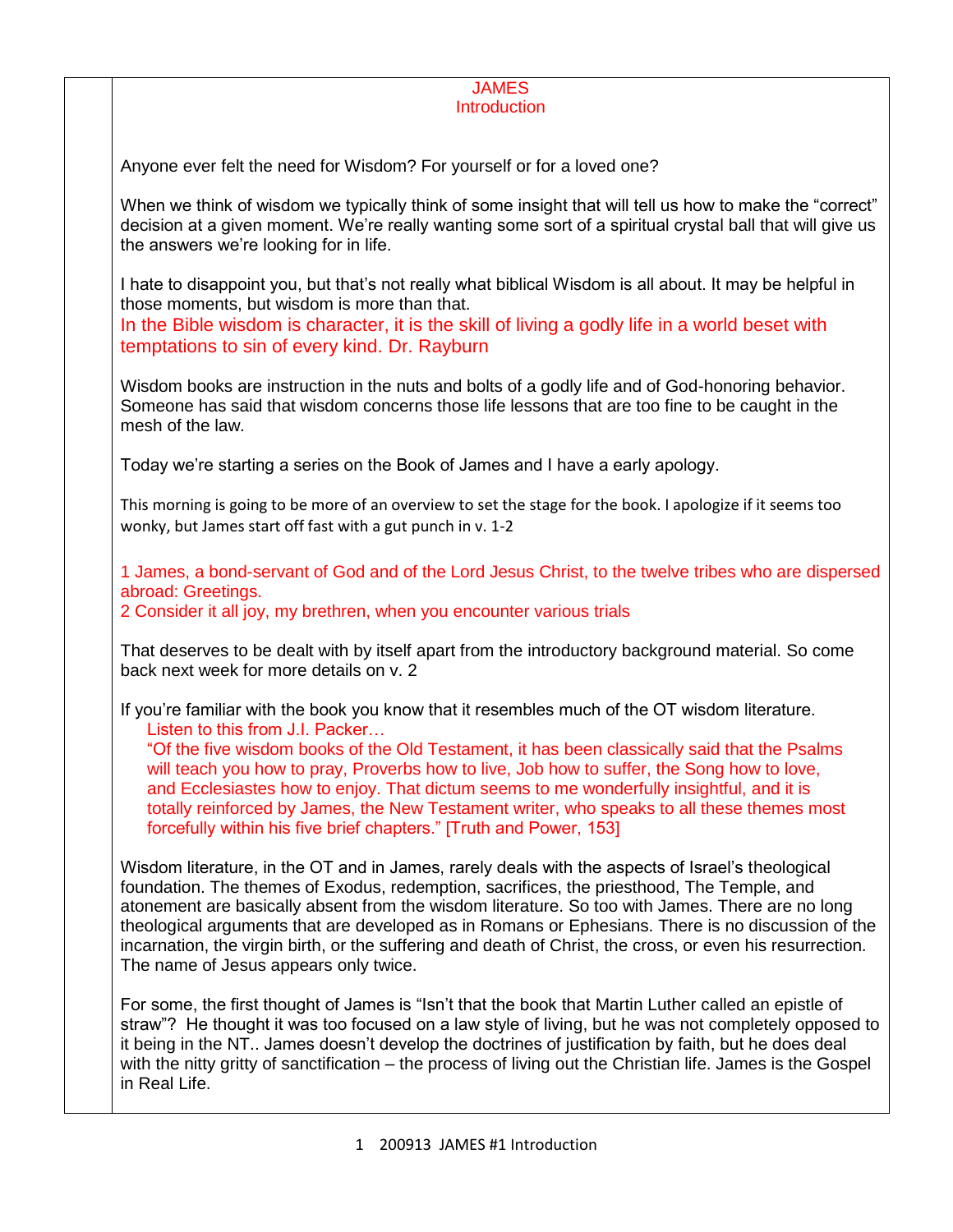To get an overview we're going to watch The BIBLE PROJECT VIDEO ; (sit back and get your popcorn)

The original audience of Jewish believers in Jesus, who had been dispersed because of persecution, faced all sorts of trying times. Like all believers they faced issues of angry tongues, love of money, favoritism, the need for wisdom, being thin skinned and easily offended while ignoring their own sins against others, and being eager to set the agenda to control their lives. James speaks to these issues.

The one who wrote James- the brother of Christ WAS one of 4 pillars of early church Paul, Peter, John and James,

James was younger brother of Jesus, calls himself the servant of God.

He refers to Lord Jesus Christ kurios>> = Yahweh. Christians wouldn't use title "Cesar kurios" because the word is full of idea of deity, but they certainly referred to Christ as Lord. As a result they were objects of persecution for religious and political reasons.

James shared life with Jesus AND STILL affirms his deity. Think of how hard that would be.

 Imagine the "tell all" book James could have written. If he had the dirt on Jesus he could have gone on CNN or Entertainment Tonight or sold his story to NY TIMES, Washington Post, Time, Newsweek, USA Today or the National Enquirer (inquiring minds want to know)

EX: Think of relatives who write exposes on famous people.

At first his own people didn't believe Jesus.

**[20](http://biblehub.com/mark/3-20.htm)**And He came home, and the crowd gathered again, to such an extent that they could not even eat a meal. **[21](http://biblehub.com/mark/3-21.htm)**When His own people heard *of this,* they went out to take custody of Him; for they were saying, "He has lost His senses." Mark 3

We often fail to honor those in our family the way others do ( "he's not so special. we're in the same family") but 1 Cor 15 says Jesus came to James v. 7 "He appeared to more than 500, to James, and to the disciples"

Jesus the true elder brother comes to James and brings him into the fold of believers.

THE LITTLE BROTHER sees all of your faults, but James saw the resurrected Christ and is now his bond servant. The quality of Jesus' life must have been outstanding to get this testimony from his own brother.

"There is nothing closer to God on earth than a good big brother."

James grew up in the shadow of this older brother and he NOW describes HIMSELF in relation to Jesus as a bond-servant.

1 James, a bond-servant of God and of the Lord Jesus Christ,

In that verse, James tells us WHOSE he is and WHO he is – a bond servant of God.

There is a deep humility in that greeting. He doesn't try to one up anyone by saying, "bond servant of God ….And the younger brother of Jesus."

For those who like to play 6 degrees of separation or drop names, it would be a great temptation to point out to folks that you are the brother of Jesus. Imagine the temptation if James were alive today – whip out that cell phone and show all the selfies with Jesus while growing up.

True confession: I get a kick out of telling people that our youngest son was HAIRY DAWG for two years. Just imagine being the brother of Jesus.

James displays the humility he quotes in 4:6